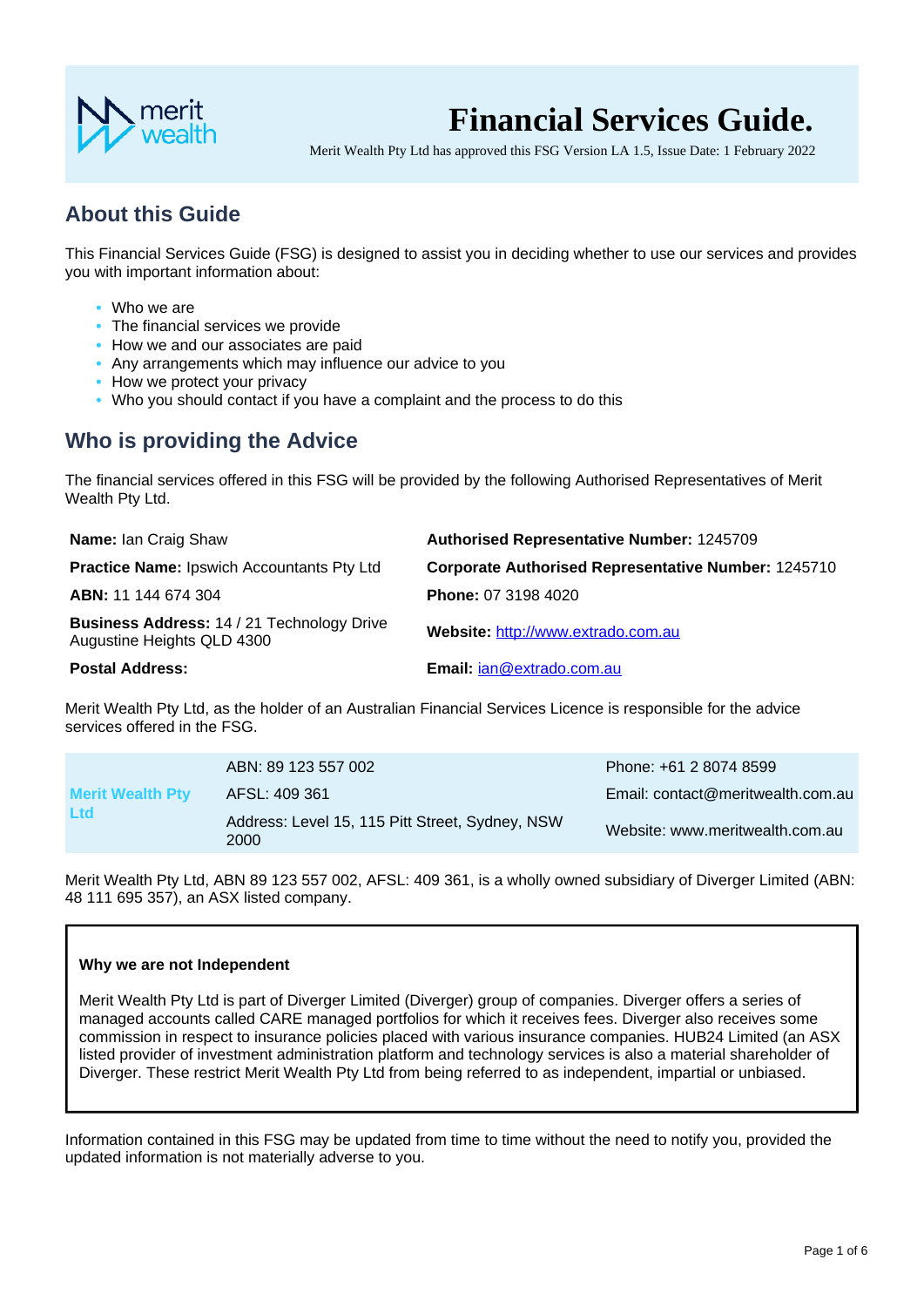# **Our experience and qualifications**

**Ian Craig Shaw** has been working in the accounting and financial services industry since 2010 in the following roles:

| Role                                                                                                                          | <b>Firm</b>                                 | <b>Service</b><br><b>Period</b> |
|-------------------------------------------------------------------------------------------------------------------------------|---------------------------------------------|---------------------------------|
| <b>Trainee Graduate</b>                                                                                                       | <b>Alliance Business</b><br>Partners        | 1998-2002                       |
| Accountant                                                                                                                    | <b>Alliance Business</b><br><b>Partners</b> | $2002 - 2013$                   |
| Director-Providing advice on taxation, accounting, business planning,<br>superannuation and self managed superannuation funds | Ipswich<br><b>Accountants Pty</b><br>Ltd    | 2013-current                    |

# **Qualification Completed**

ASIC RG146 Generic Knowledge, Skills, Superannuation and Self Managed Superannuation Funds 31/12/2016

### **Financial Services that we provide**

#### **What financial services am I authorised to advise you on?**

We only advise you after considering your individual objectives, financial situation and needs.

We only provide you with financial advice limited to the following:

- **•** Superannuation, limited to
	- **•** Self-Managed Superannuation Fund,(SMSF)
	- **•** A persons existing holding in a superannuation product as it relates to SMSF advice
- **•** Basic Deposit Products

We are not authorised by Merit Wealth to provide you with advice on any other matters, financial services or any other financial product.

#### **Other services**

Services outside of the above specific areas of financial advice are not provided under Merit Wealth Australian Financial Services Licence and Merit Wealth does not train, support or supervise the provision of these other services and has no responsibility in relation to those services.

Examples of the services which Merit Wealth is not responsible if provided by us include:

- **•** Borrowing/lending advice and services (including within a SMSF)
- **•** Taxation services, such as completion of tax returns
- **•** Accounting and audit services
- **•** Administration and compliance of Self-Managed Superannuation Funds
- **•** General insurance services (for example, car insurance)
- **•** Real estate and direct property advice
- **•** Legal services.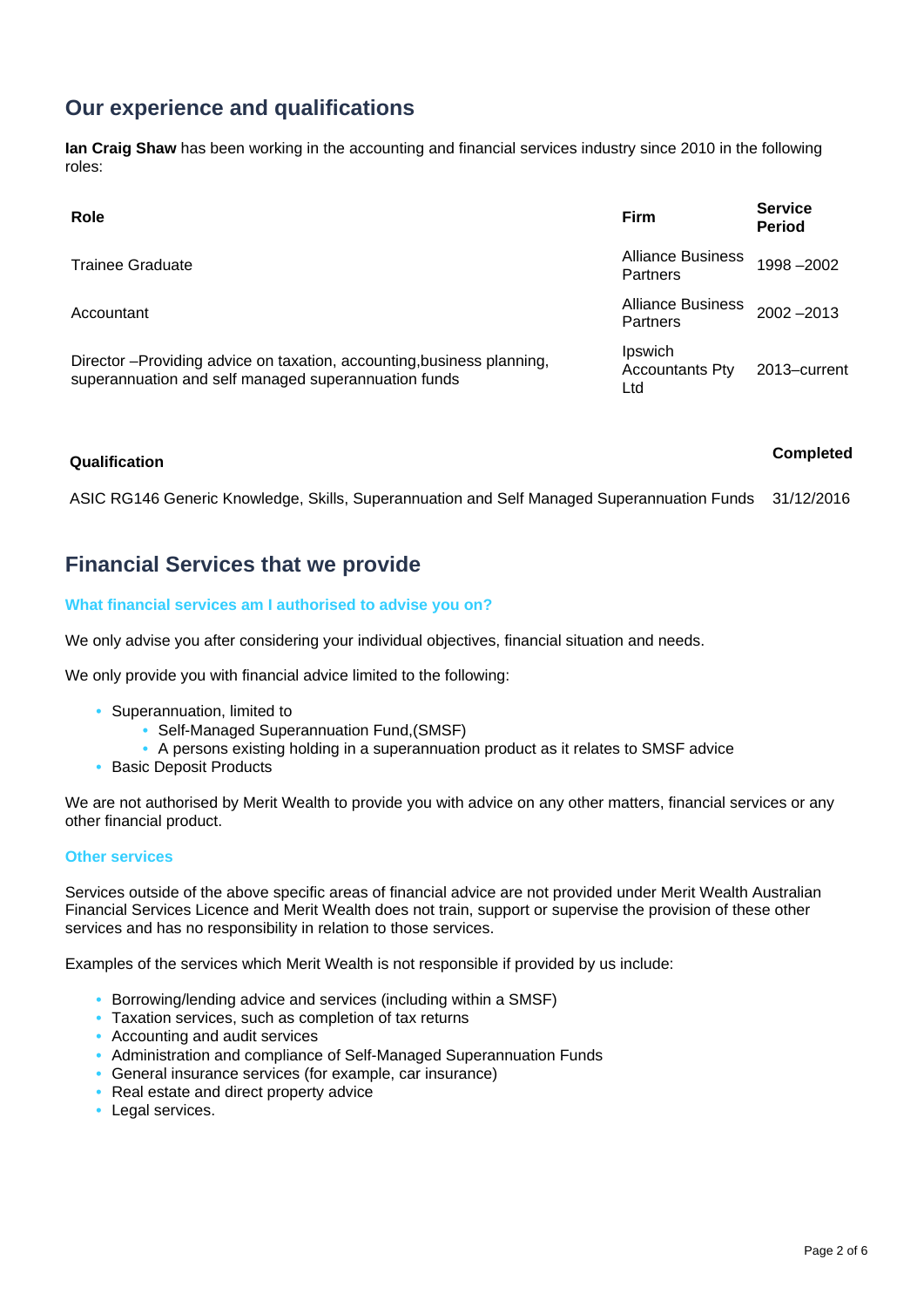### **Information you will receive**

You will be provided with various documents that explain how our recommendations will work towards achieving your goals, the fee and potential conflicts that may exist that could influence the advice provided. These documents are designed to help you make informed decisions about our recommendations.

#### **Statement of Advice**

When we provide you with initial personal financial product advice you will receive a written Statement of Advice (SOA) that confirms the discussions you have had with us, the recommendations we are making and the basis for those recommendations. We will also record any further advice we provide to you as a record of further advice and we retain these documents for seven years. You may request a copy of this advice or subsequent records of advice at any time.

#### **Product Disclosure Statements**

When a financial product is recommended to you, you will be provided with a Product Disclosure Statement (PDS) or other disclosure document issued by the product provider. These documents contain information about the risks, benefits, features and fees payable for the product.

#### **How are we paid for our services**

#### **Fees for advice**

We may charge you fees for the preparation, presentation and implementation of our advice. These fees will be based on your individual circumstances, the complexity involved in your situation and the time it takes to prepare personal financial advice for you.

We will discuss these fees with you and gain your agreement before we provide you with advice. These fees will also be documented in your Statement of Advice.

Our fees are set out below. Note, the fees are a guide only.

**•** Plan preparation and implementation fees. These are the fees you pay when you have agreed to receive our advice and will generally be between \$0.00 and \$5,000, inclusive of GST, depending on complexity and scope of advice.

#### **Payment methods**

In most instances you will be able to select the method of payment. Our fees are invoiced to you directly, all fees relating to the financial advice provided to you are payable to Merit Wealth and Merit Wealth then passes up to 100% of these fees onto us.

#### **Other Benefits**

In accordance with industry requirements and the law, we and the Licensee each maintain an Alternative Remuneration register that contains information about any alternative forms of payments or benefits over \$100 that may be received (e.g. tickets to events and conferences). Benefits that are identical and similar and given on a frequent basis are prohibited. If you wish to inspect the Alternative Remuneration register or ask any questions about this, please ask.

Any benefits that we receive that are relevant to your consideration of our advice to you will be disclosed in the Statement of Advice.

#### **Does your adviser have any associations or relationships?**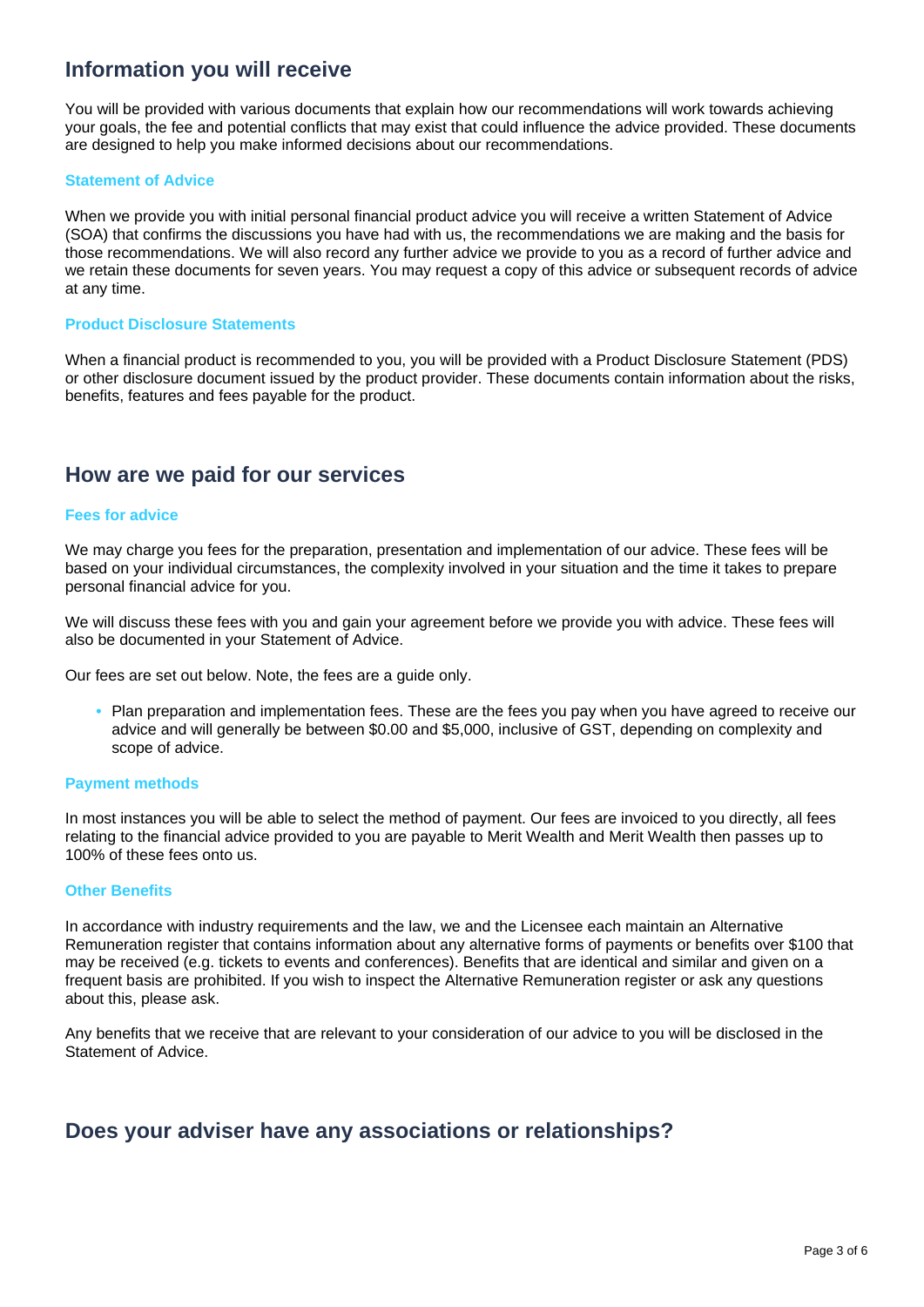Ian Craig Shaw is a Director of Ipswich Accountants Pty Ltd and is remunerated by salary and bonus / dividends / trust distributions from this company Ipswich Accountants Pty Ltd.

# **Referral Fees**

Under the Financial Planners and Advisers Code of Ethics, I am not permitted to directly receive any referral fees for acting on our behalf. Referral fees may, however, be paid to the Corporate Authorised Representative or the Licensee.

We will also not refer to a third party, or provide advice, in circumstances where there is a conflict of interest, unless it can be shown that this course of action is demonstrably in your best interest, and with your prior informed consent. If there is a conflict of interest such that it is not demonstrably in your best interest, then we will decline to provide that advice.

We are required to conduct due diligence on referral partners to ensure that referral partners are only recommended where they meet this requirement. We will record the details of any referral fees in the Statement of Advice we prepare for you.

### **Other payments received by Merit Wealth Pty Ltd and associates**

Merit Wealth Pty Ltd, its associated entities and other authorised representatives of the Merit Wealth Australian Financial Services Licence, may receive other forms of fees, commissions and payments, one-off and ongoing, from financial product providers or other parties. None of these amounts are on-paid to us.

#### **Privacy**

Your privacy is important to us. In general, we collect and verify information about you (and where applicable, persons acting on your behalf) to manage our relationship with you, to ensure that we provide the products and services most appropriate to your needs, and to make certain that we comply with our legal obligations.

The information required to be collected and verified by us depends on who you are and the nature of the service to be provided by us. If you fail to provide us with the required information, or if you provide us with incomplete or inaccurate information, we may not be able to provide you with the products or services you are seeking within the time periods contemplated. Information acquired by us in the course of providing our services may be provided to external service providers (in Australia or Overseas), product and platform providers, auditors, taxation and legal advisers, and information technology consultants. If you do not agree to the transfer of your personal information outside Australia, please contact us. We may also use your information to comply with legislative or regulatory requirements in any jurisdiction.

If you think any of the details that we hold are incorrect or out of date, please contact us to correct this. You can always access the personal information held about you by contacting us. A copy of our privacy policy and privacy collection statement are on our website. Otherwise if you contact us, we can send you a copy.

# **Professional Indemnity**

Merit Wealth Pty Ltd holds a Professional Indemnity Insurance Policy, which complies with the requirements for compensation arrangements under the Corporations Act (subject to its terms and conditions). This Policy covers claims relating to the professional services provided by Merit Wealth and its representatives.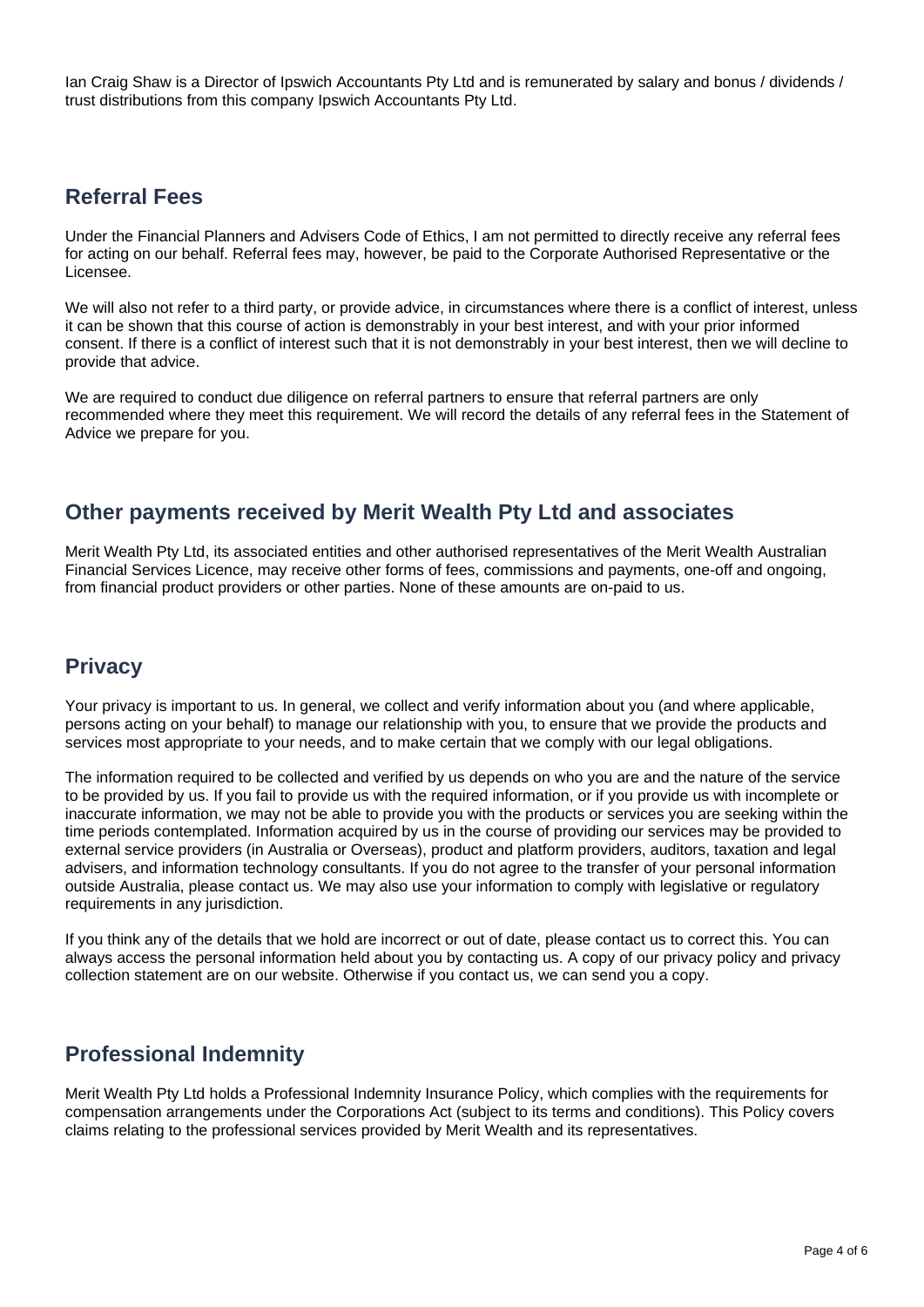Merit Wealth Pty Ltd Professional Indemnity insurance only covers advice in relation to professional services provided by representatives of Merit Wealth while authorised by us, even where that representative has subsequently ceased to be an authorised representative of Merit Wealth.

# **Anti-Money Laundering**

Merit Wealth Pty Ltd is required, pursuant to the Anti-Money Laundering and Counter-Terrorism Financing Act 2006 (AML/CTF) and its corresponding rules and regulations to implement certain customer identification processes. We may be required to obtain information about you at the time of providing financial services to you and from time to time thereafter in order to meet our legal obligations. We have certain reporting obligations pursuant to the AML/CTF Act and information obtained from or about you may be provided to external third parties and regulators in accordance with the requirements imposed on us.

#### **How to instruct us**

You may specify how you would like to give us instructions, for example, by phone, fax or email. Alternatively, you may provide instructions to us in person. Where instructions are provided by telephone, these must be confirmed in writing.

# **Complaints**

Please contact us first about your complaint. If your complaint is not satisfactorily resolved by us within 3 business days, please contact Merit Wealth on 1300 785 611 or put your complaint in writing and send to:.

| <b>Compliance Officer</b>  | Merit Wealth Pty Ltd<br>Level 15, 115 Pitt Street, Sydney, NSW 2000 |
|----------------------------|---------------------------------------------------------------------|
| Or email your complaint to | complaints@diverger.com.au                                          |

If you do not feel your complaint has been resolved in a satisfactory manner, or if you have not received a response after 30 days, you can lodge a complaint with the Australian Financial Complaints Authority, or AFCA. AFCA provides fair and independent financial services complaint resolution that is free to consumers. AFCA accepts complaints in regards to either:

- **•** a financial planning or advice matter;
- **•** a credit assistance matter; or
- **•** a superannuation matter